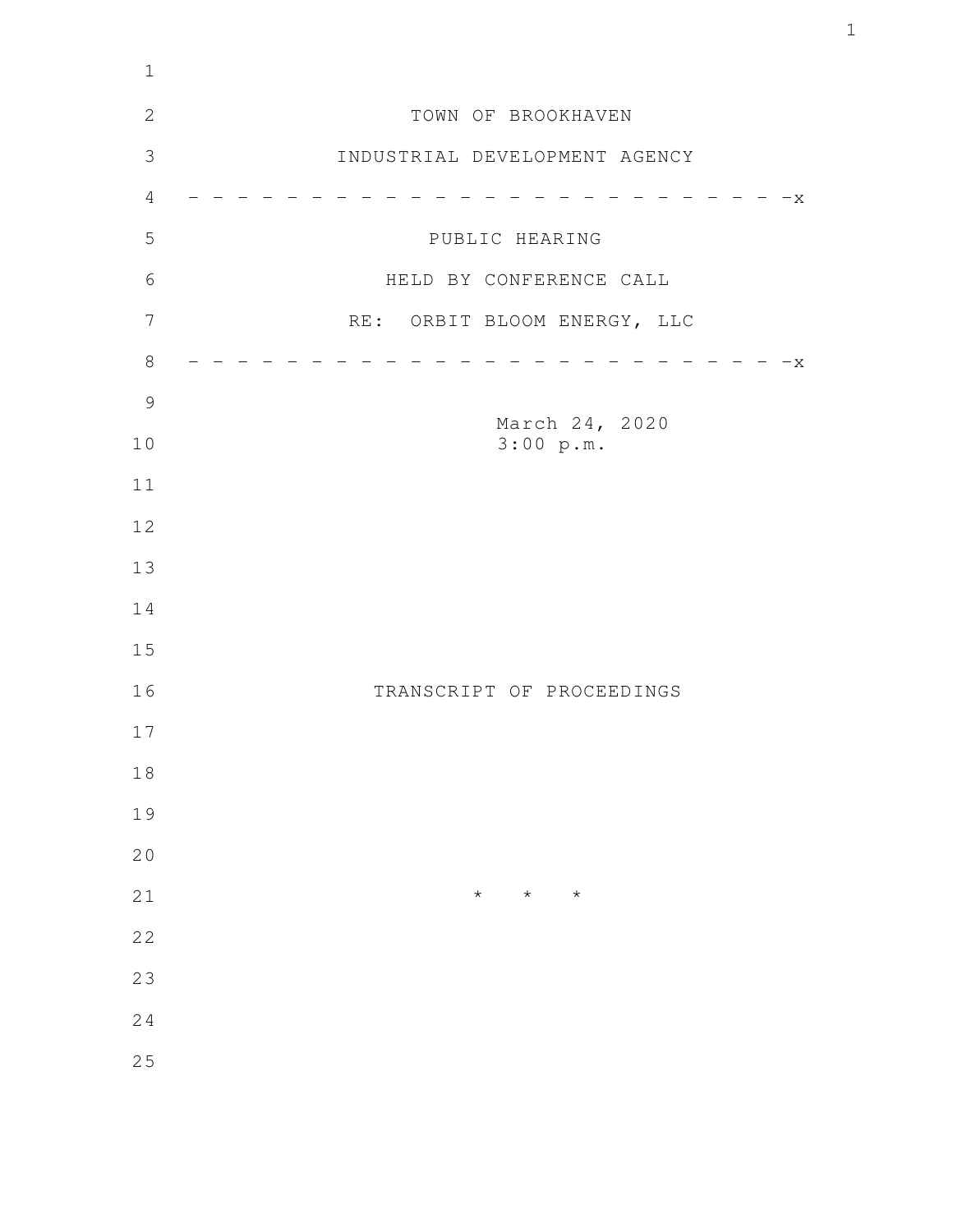| $1\,$          |                                                     |  |  |  |                              |  |  |  |  |  |                         |                         |                               |  |                              |  |  |  |  |  |
|----------------|-----------------------------------------------------|--|--|--|------------------------------|--|--|--|--|--|-------------------------|-------------------------|-------------------------------|--|------------------------------|--|--|--|--|--|
| $\mathbf{2}$   | APPEARANCES:                                        |  |  |  |                              |  |  |  |  |  |                         |                         |                               |  |                              |  |  |  |  |  |
| $\mathfrak{Z}$ |                                                     |  |  |  |                              |  |  |  |  |  |                         |                         |                               |  |                              |  |  |  |  |  |
| $\overline{4}$ | TOWN OF BROOKHAVEN<br>INDUSTRIAL DEVELOPMENT AGENCY |  |  |  |                              |  |  |  |  |  |                         |                         |                               |  |                              |  |  |  |  |  |
| 5              |                                                     |  |  |  |                              |  |  |  |  |  |                         |                         | One Independence Hill         |  | Farmingville, New York 11738 |  |  |  |  |  |
| 6              |                                                     |  |  |  |                              |  |  |  |  |  | BY: LISA M.G. MULLIGAN, |                         |                               |  |                              |  |  |  |  |  |
| 7              |                                                     |  |  |  |                              |  |  |  |  |  |                         |                         | CHIEF EXECUTIVE OFFICER       |  |                              |  |  |  |  |  |
| $\,8\,$        |                                                     |  |  |  |                              |  |  |  |  |  |                         |                         |                               |  |                              |  |  |  |  |  |
| $\mathcal{G}$  |                                                     |  |  |  | ALSO PRESENT: JOCELYN LINSE, |  |  |  |  |  |                         | EXECUTIVE ASSISTANT IDA |                               |  |                              |  |  |  |  |  |
| 10             |                                                     |  |  |  |                              |  |  |  |  |  |                         |                         |                               |  |                              |  |  |  |  |  |
| 11             |                                                     |  |  |  |                              |  |  |  |  |  |                         |                         |                               |  |                              |  |  |  |  |  |
| 12             |                                                     |  |  |  |                              |  |  |  |  |  |                         |                         |                               |  |                              |  |  |  |  |  |
| 13             |                                                     |  |  |  |                              |  |  |  |  |  |                         |                         |                               |  |                              |  |  |  |  |  |
| 14             |                                                     |  |  |  |                              |  |  |  |  |  |                         |                         |                               |  |                              |  |  |  |  |  |
| 15             |                                                     |  |  |  |                              |  |  |  |  |  |                         |                         | $\star\qquad\star\qquad\star$ |  |                              |  |  |  |  |  |
| 16             |                                                     |  |  |  |                              |  |  |  |  |  |                         |                         |                               |  |                              |  |  |  |  |  |
| 17             |                                                     |  |  |  |                              |  |  |  |  |  |                         |                         |                               |  |                              |  |  |  |  |  |
| 18             |                                                     |  |  |  |                              |  |  |  |  |  |                         |                         |                               |  |                              |  |  |  |  |  |
| 19             |                                                     |  |  |  |                              |  |  |  |  |  |                         |                         |                               |  |                              |  |  |  |  |  |
| 20             |                                                     |  |  |  |                              |  |  |  |  |  |                         |                         |                               |  |                              |  |  |  |  |  |
| 21             |                                                     |  |  |  |                              |  |  |  |  |  |                         |                         |                               |  |                              |  |  |  |  |  |
| 22             |                                                     |  |  |  |                              |  |  |  |  |  |                         |                         |                               |  |                              |  |  |  |  |  |
| 23             |                                                     |  |  |  |                              |  |  |  |  |  |                         |                         |                               |  |                              |  |  |  |  |  |
| 24             |                                                     |  |  |  |                              |  |  |  |  |  |                         |                         |                               |  |                              |  |  |  |  |  |
| 25             |                                                     |  |  |  |                              |  |  |  |  |  |                         |                         |                               |  |                              |  |  |  |  |  |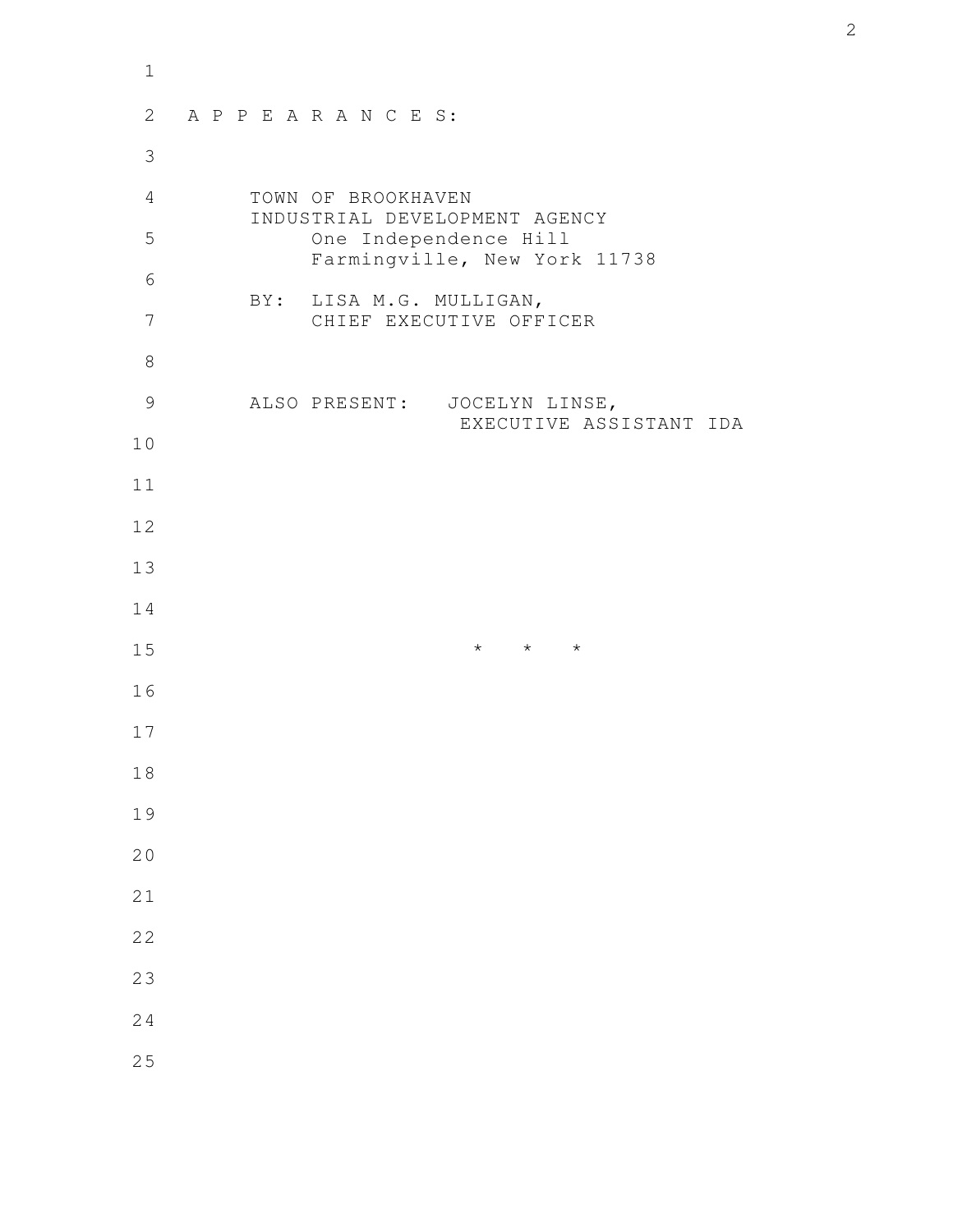MS. MULLIGAN: It's 3:00 on March 24th. This is the Orbit Bloom public hearing. I'm going to open the public hearing by reading the public hearing notice. Because of the Novel Coronavirus (COVID-19) Emergency State and Federal bans on large meetings or gatherings and pursuant to Governor Cuomo's Executive Order 220.1 issued on March 12, 2020 suspending the Open Meetings Law, the Public Hearing scheduled for March 24, 2020 being held by the Town of Brookhaven Industrial Development Agency (the "Agency") in accordance with the provisions of Article 18-A of the New York General Municipal Law with respect to Orbit Bloom Energy, LLC and AEP Onsite Partners, LLC (the "Applicant") will be held electronically via conference call instead of a public hearing open for the public to attend. Members of the public may listen to the Public Hearing and comment on the Project and the benefits granted to the Applicant by the Agency during the Public Hearing by calling (712)770-5505 and entering access code 884-124. Comments may also be 2 3 4 5 6 7 8 9 10 11 12 13 14 15 16 17 18 19 20 21 22 23 24 25

1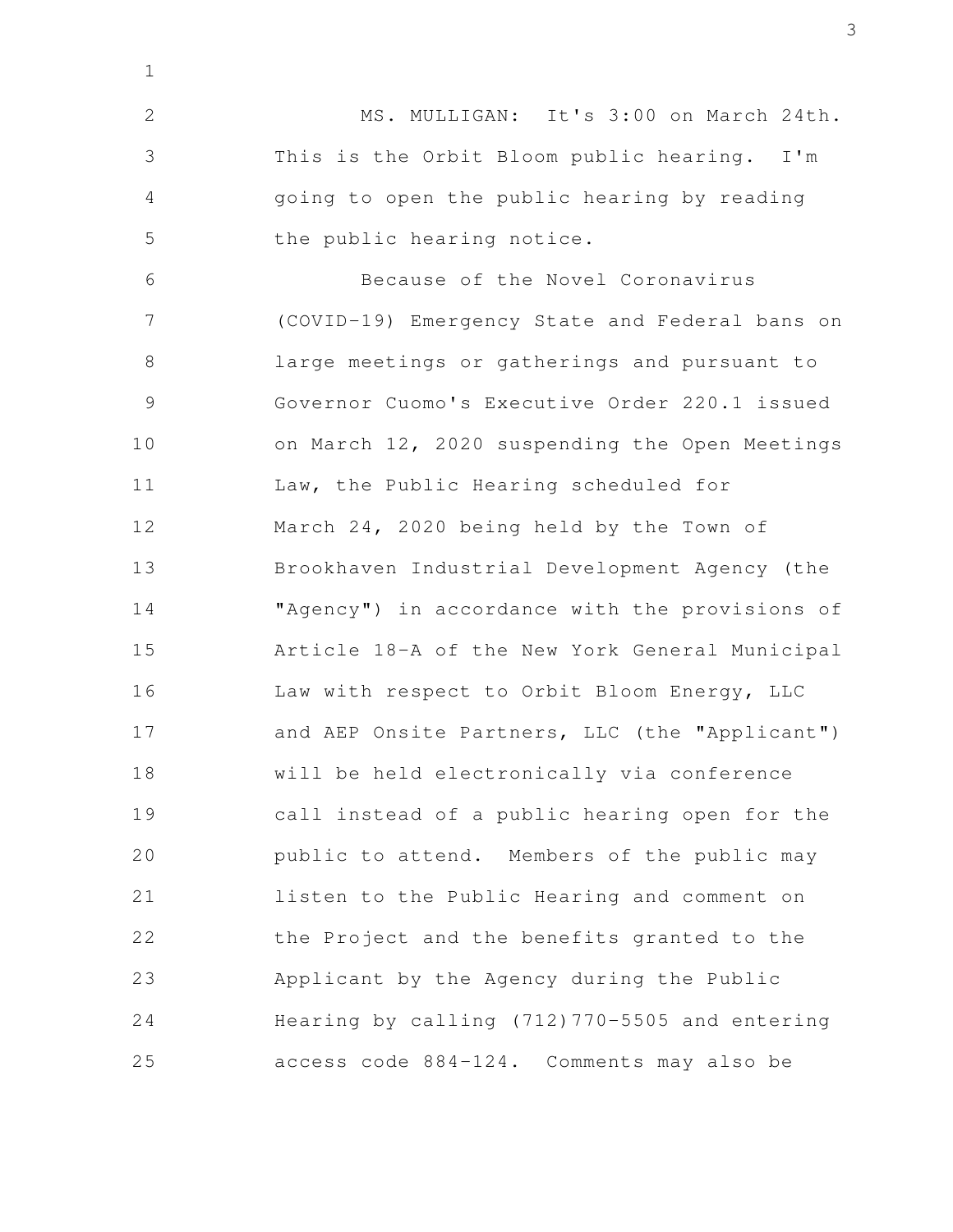submitted to the Agency in writing or electronically. Minutes of the Public Hearing will be transcribed and posted on the Agency's website. REVISED NOTICE OF PUBLIC HEARING. NOTICE IS HEREBY GIVEN that a public hearing pursuant to Article 18-A of the New York State General Municipal Law will be held by the Town of Brookhaven Industrial Development Agency (the "**Agency**") on the 24th day of March, 2020, at 3:00 p.m. local time, electronically by calling (712)770-5505 and entering access code 884-124, in connection with the following matters: 2 3 4 5 6 7 8 9 10 11 12 13 14 15

1

The Agency previously provided assistance to Orbit Bloom Energy, LLC, a Delaware limited liability company authorized to transact business in the State of New York (the "**Company**"), in the acquisition of a ground leasehold interest in an approximately 1.5 acre portion of land located at 3601 Horseblock Road, Medford, New York 11763 (more particularly described as Suffolk County Tax Map No. 0200-738.00-02.00-p/o 003.001) (the 16 17 18 19 20 21 22 23 24 25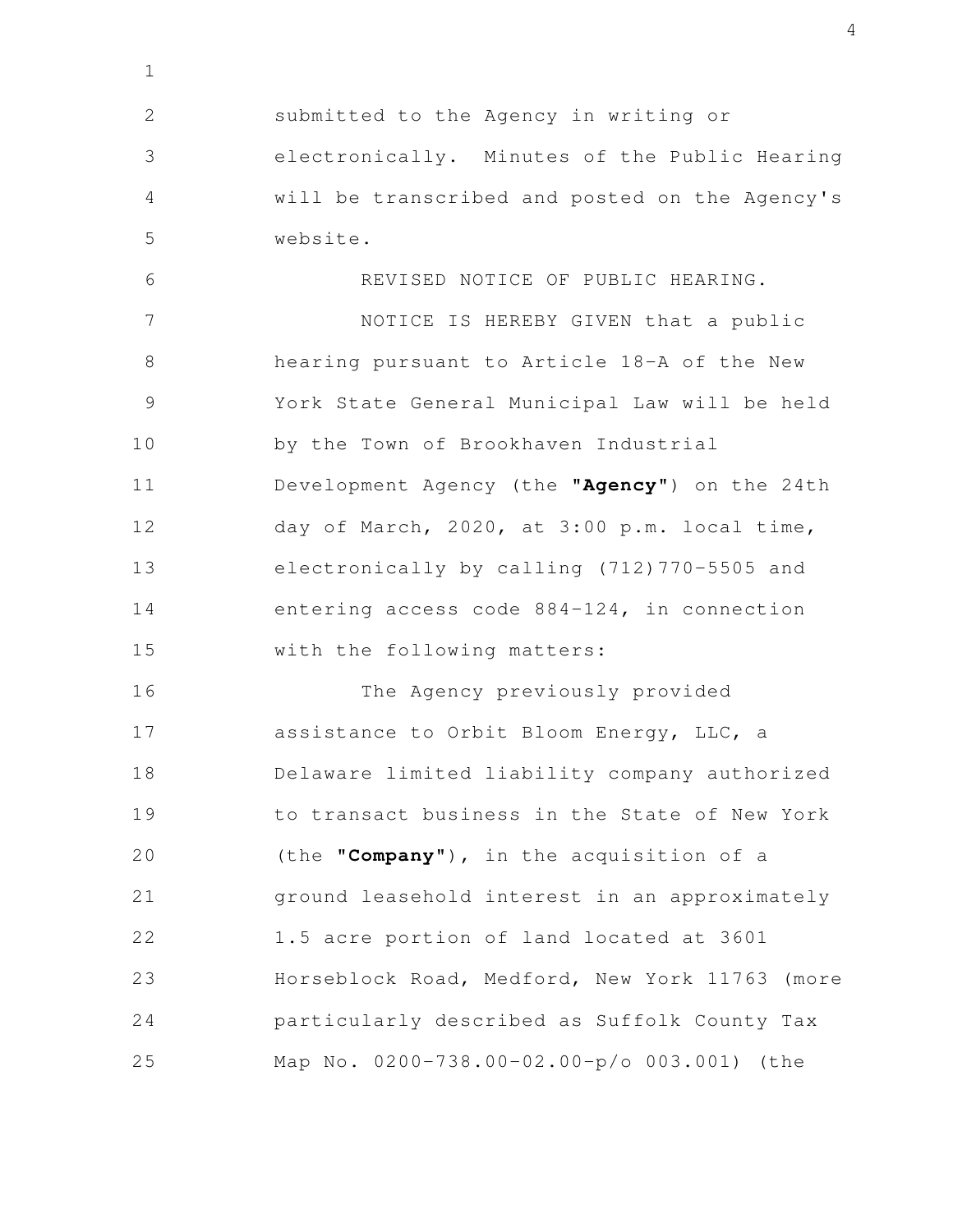"**Land**"), and the construction of an approximately 5,000 square foot, 6.0 MW fuel cell power plant thereon (the "**Improvements**"), and the acquisition and installation of certain equipment and personal property (the "Equipment"; and together with the Land and the Improvements, the "**Facility**"), which Facility will be sub-subleased and subleased by the Agency to the Company and used by the Company to supply clean energy to the residents of the Town of Brookhaven (collectively, the "**Project**"). 2 3 4 5 6 7 8 9 10 11 12 13

1

AEP Onsite Partners, LLC, a Delaware limited liability company, on behalf of itself and/or the principals of AEP Onsite Partners, LLC and/or an entity formed or to be formed on behalf of any of the forgoing (collectively, "**AEP**"), has now applied to the Agency for the Agency's consent to the acquisition by AEP of up to one hundred percent (100%) of the equity interests in the Company. The Company will remain lessee of the Project from the Agency. It is anticipated that the Company and Bloom Energy Corporation will enter into a long term 14 15 16 17 18 19 20 21 22 23 24 25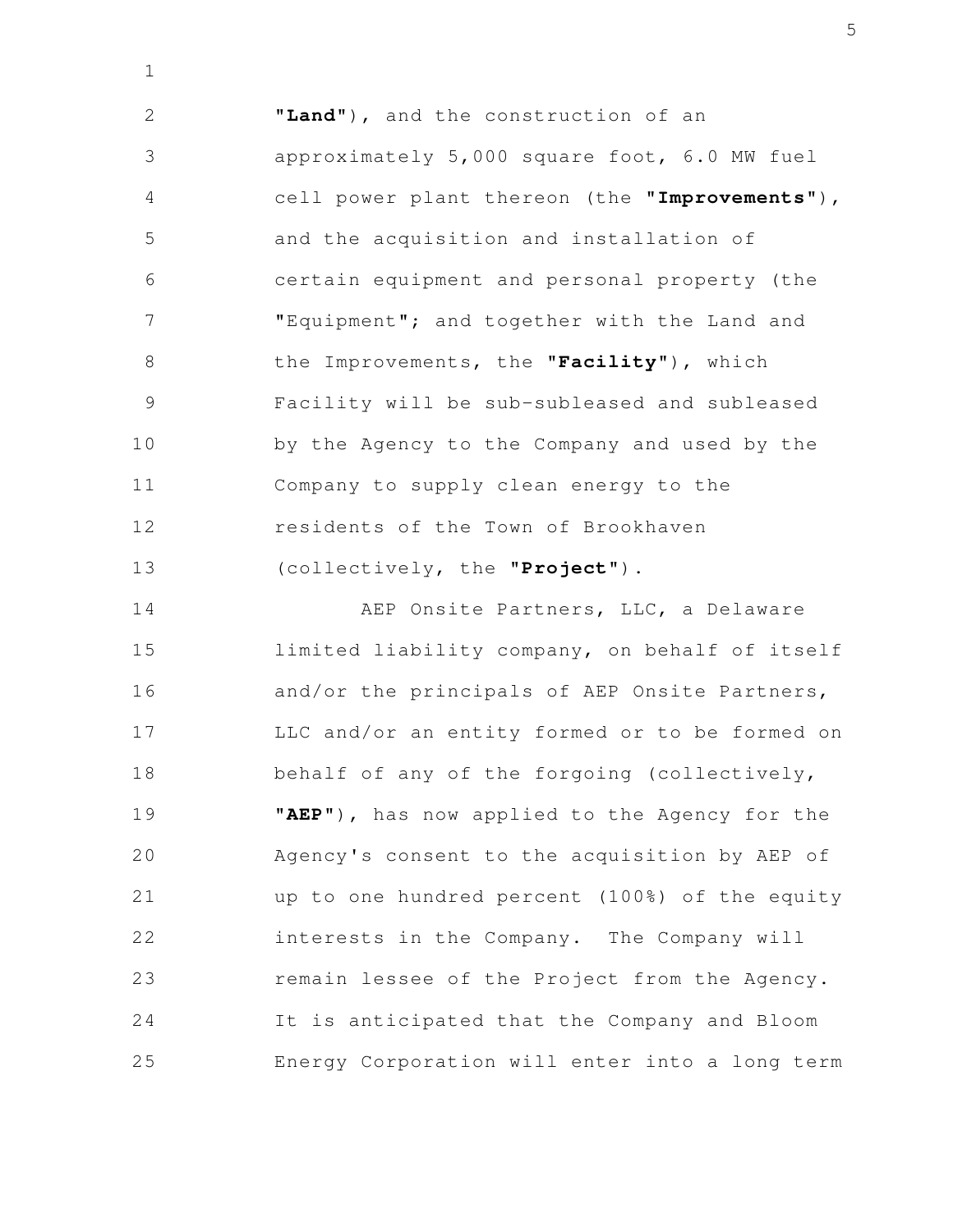Operations and Maintenance Agreement, whereby Bloom Energy Corporation will operate and maintain the Project. A representative of the Agency will at the above-stated time and place hear and accept written comments from all persons with 2 3 4 5 6 7

views in favor of or opposed to the acquisition of the Company and the Facility by AEP. At the hearing, all persons will have the opportunity to review the application for financial assistance filed by AEP with the Agency and an analysis of the costs and benefits of the proposed Facility. 8 9 10 11 12 13 14

Dated: March 14, 2020. 15

TOWN OF BROOKHAVEN INDUSTRIAL 16

DEVELOPMENT AGENCY. 17

1

By: Lisa MG Mulligan. 18

Title: Chief Executive Officer. 19

I'm Lisa Mulligan and I think Jocelyn Linse, I think we're the only people on this call. 20 21 22

MS. LINSE: I think you're correct. 23

MS. MULLIGAN: Okay. 24

So we'll leave it open for another 25 25